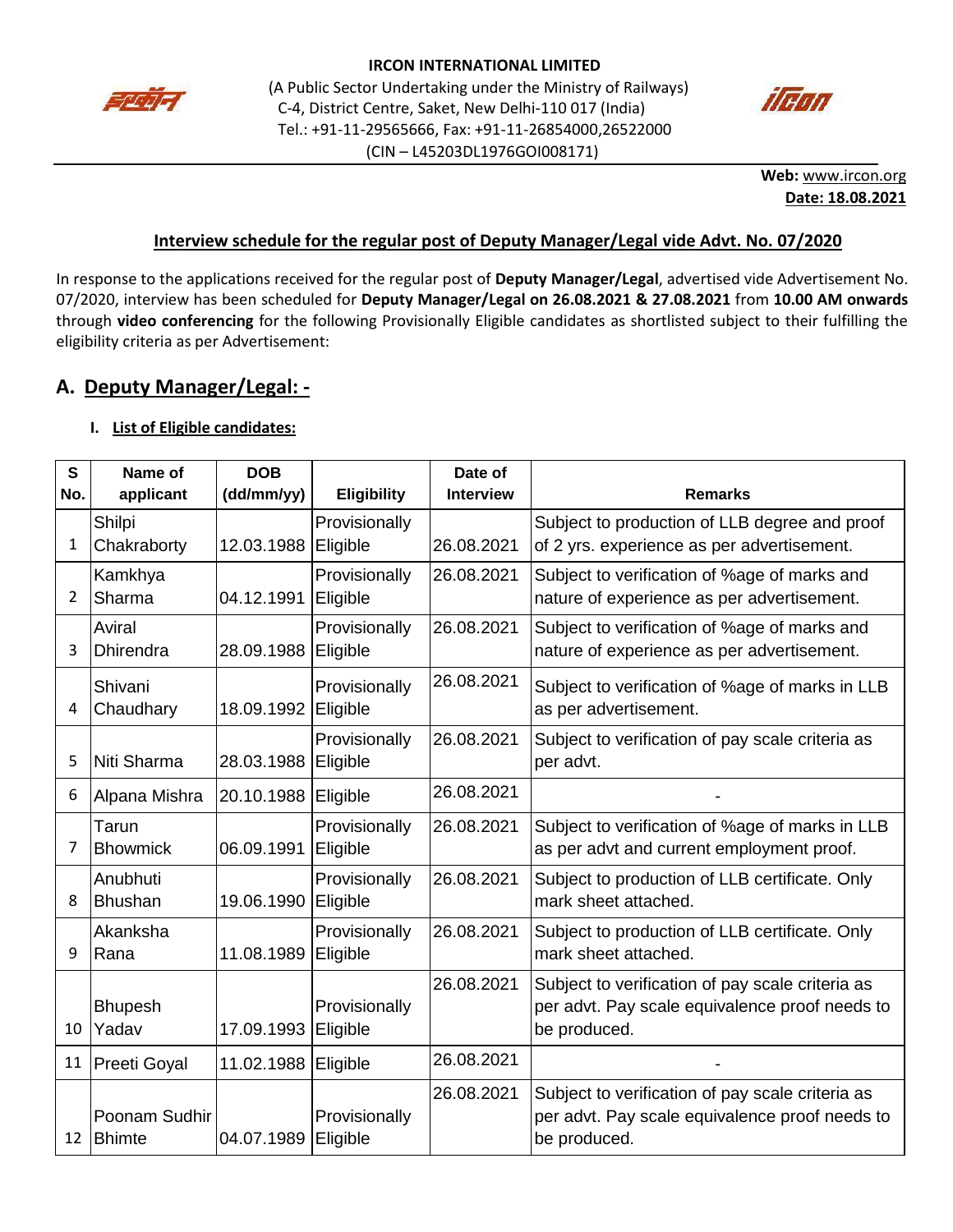| 13 | Kushagra Sah              | 28.04.1993          | Provisionally<br>Eligible | 26.08.2021 | Subject to verification of experience and %age<br>of marks in LLB as per advt.                                                       |  |
|----|---------------------------|---------------------|---------------------------|------------|--------------------------------------------------------------------------------------------------------------------------------------|--|
| 14 | Yash Bhargava 29.03.1990  |                     | Provisionally<br>Eligible | 26.08.2021 | Subject to verification of pay scale criteria and<br>%age of marks as per advt. Pay scale<br>equivalence proof needs to be produced. |  |
| 15 | <b>Pratik Mishra</b>      | 03.06.1992          | Eligible                  | 26.08.2021 |                                                                                                                                      |  |
| 16 | Karan Bipin<br>Pandey     | 01.04.1995          | Provisionally<br>Eligible | 26.08.2021 | Subject to verification of %ge of marks in BA<br>LLB and nature of experience as per advt.                                           |  |
| 17 | Khayati Bhatia            | 31.10.1995          | Provisionally<br>Eligible | 27.08.2021 | Subject to verification of nature of experience as<br>per advt.                                                                      |  |
| 18 | Sneha Mandpe              | 02.04.1990          | Provisionally<br>Eligible | 27.08.2021 | Subject to verification of experience as per advt.                                                                                   |  |
| 19 | Suraj Singh               | 16.02.1994          | Eligible                  | 27.08.2021 |                                                                                                                                      |  |
| 20 | <b>Aniket Pandey</b>      | 30.06.1989          | Provisionally<br>Eligible | 27.08.2021 | Subject to verification of experience as per advt.                                                                                   |  |
| 21 | Ravi Prakash<br>Shukla    | 01.01.1989          | Provisionally<br>Eligible | 27.08.2021 | Subject to verification of pay scale criteria as<br>per advt.                                                                        |  |
| 22 | Ashish Kumar<br>Srivastav | 07.06.1989          | Provisionally<br>Eligible | 27.08.2021 | Subject to verification of % ag of marks in LLB<br>and nature of experience as per advt.                                             |  |
| 23 | Amit Sharma               | 27.06.1990          | Eligible                  | 27.08.2021 |                                                                                                                                      |  |
| 24 | Shraddha Ojha             | 29.12.1989          | Provisionally<br>Eligible | 27.08.2021 | Subject to verification of nature of experience as<br>per advt.                                                                      |  |
| 25 | Aloka Sharma              | 27.03.1988          | Provisionally<br>Eligible | 27.08.2021 | Subject to verification of nature of experience as<br>per advt.                                                                      |  |
| 26 | Sheetal<br>Sharma         | 01.11.1988 Eligible | Provisionally             | 27.08.2021 | Subject to verification of nature of experience as<br>per advt.                                                                      |  |
| 27 | Tanweer<br>Ahmad          | 01.07.1988          | Provisionally<br>Eligible | 27.08.2021 | Subject to verification of pay scale criteria and<br>%age of marks as per advt. Pay scale<br>equivalence proof needs to be produced. |  |
| 28 | <b>Utkarsh Dubey</b>      | 20.07.1992          | Provisionally<br>Eligible | 27.08.2021 | Subject to verification of %age of marks and<br>nature of experience as per advt.                                                    |  |
| 29 | Kailash Singh<br>Victor   | 16.02.1991          | Provisionally<br>Eligible | 27.08.2021 | Subject to verification of pay scale.                                                                                                |  |
|    | Rachyeeta                 |                     | Provisionally             |            |                                                                                                                                      |  |
| 30 | Singh                     | 03.10.1989          | Eligible                  | 27.08.2021 | Subject to verification of experience as per advt.<br>Subject to verification of %age of marks in BA                                 |  |
|    |                           |                     |                           |            | LLB & experience as per advt. Proof of current                                                                                       |  |
| 31 | Arpita Dixit              | 07.07.1993          | Provisionally<br>Eligible | 27.08.2021 | employment & CGPA to %age conversion<br>formula not attached                                                                         |  |
| 32 | Ankit Bhalavi             | 18.02.1995          | Provisionally<br>Eligible | 27.08.2021 | Subject to verification of experience as per advt.                                                                                   |  |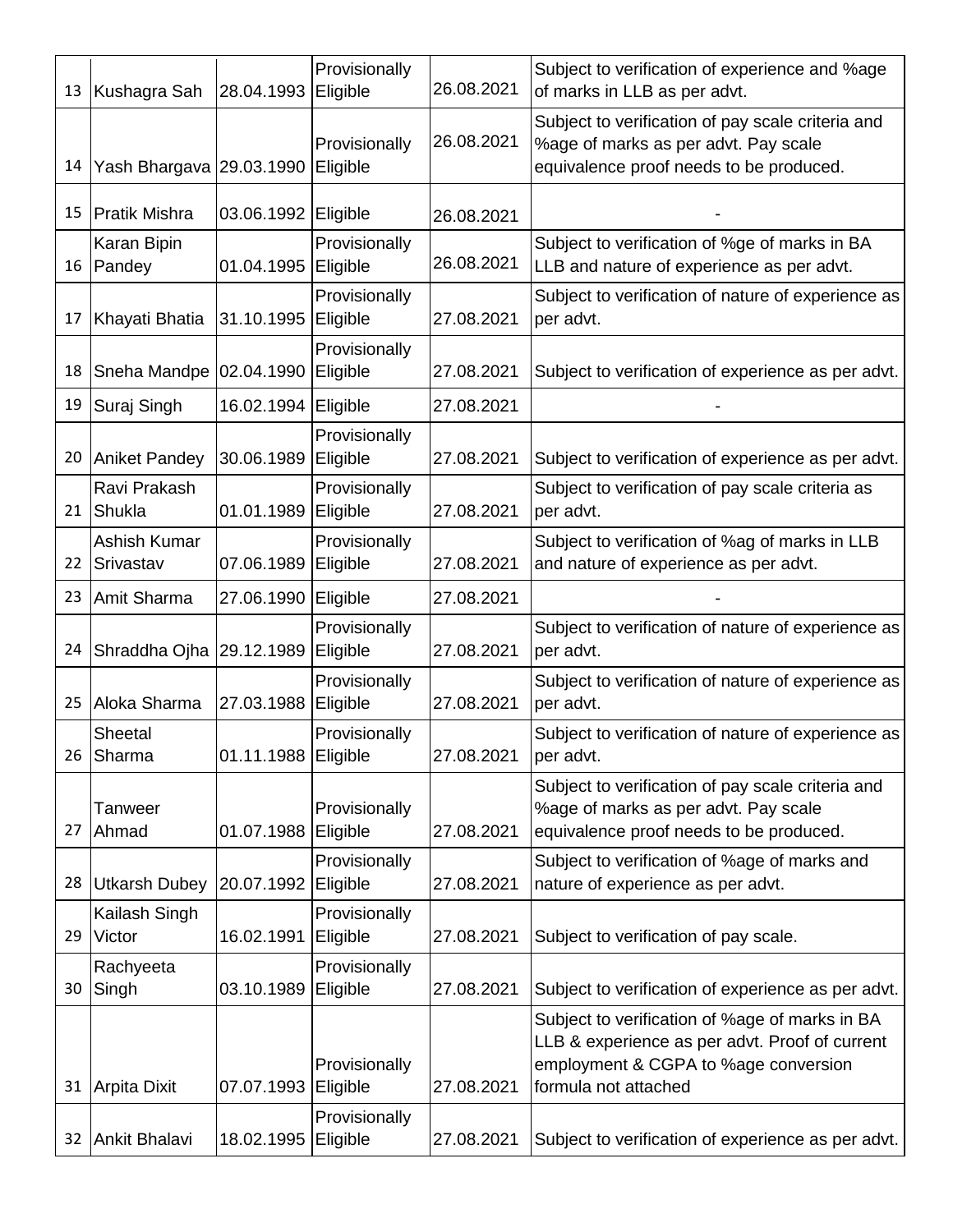# **II. List of Ineligible Candidates:**

The following candidates are not found eligible as per the criteria laid down in advertisement:

| $\mathbf{s}$<br>No. | Name of the<br><b>Applicant</b> | <b>DOB</b><br>(dd/mm/yy) | Eligibility  | <b>Remarks</b>                                                                                                                                                           |
|---------------------|---------------------------------|--------------------------|--------------|--------------------------------------------------------------------------------------------------------------------------------------------------------------------------|
| 1                   | Zakir Hussain<br>Lone           | 13.09.1989               | Not eligible | Do not possess requisite experience.                                                                                                                                     |
| 2                   | Nitin Sharma                    | 12.01.1988               | Not eligible | Possess less than 2 years requisite experience.                                                                                                                          |
| 3                   | Sakhi Abhay Patil               | 06.01.1992               | Not eligible | Possess less than 60% Marks in LLB and Do not possess 2<br>yrs post qualification Experience. Currently not working.                                                     |
| 4                   | <b>Vikas Sharma</b>             | 22.08.1993               | Not eligible | Possess less than 2 years requisite experience and pay<br>scale criteria not met.                                                                                        |
| 5                   | Nivia Jain                      | 15.03.1993               | Not eligible | Do not possess requisite post qualification experience of 2<br>yrs.                                                                                                      |
| 6                   | <b>Achal Chopra</b>             | 19.06.1989               | Not eligible | Possess less than 60% Marks in LLB.                                                                                                                                      |
| 7                   | Vaibhavi<br>Tadawalkar          | 25.10.1994               | Not eligible | Possess less than 2 years post qualification exp. Presently<br>not working.                                                                                              |
| 8                   | Daman Bhatoa                    | 26.09.1996               | Not eligible | Do not possess requisite post qualification experience of 2<br>yrs. SC certificate not attached                                                                          |
| 9                   | <b>Utkarsh Pandey</b>           | 01.01.1994               | Not eligible | Possess less than 2 years requisite post qualification exp.                                                                                                              |
| 10                  | <b>Prateek Gupta</b>            | 16.08.1993               | Not eligible | Possess less than 60% marks in LLB.                                                                                                                                      |
| 11                  | <b>Obhirup Ghosh</b>            | 12.09.1995               | Not eligible | Do not possess requisite post qualification experience of 2<br>yrs.                                                                                                      |
| 12                  | Rudra Pratap<br>Singh Solanki   | 03.04.1992               | Not eligible | Do not possess requisite post qualification experience of 2<br>yrs.                                                                                                      |
| 13                  | Akash Pratap<br>Singh           | 18.09.1991               | Not eligible | Do not possess requisite post qualification experience of 2<br>yrs.                                                                                                      |
| 14                  | <b>Ankit Gusain</b>             | 29.08.1993               | Not eligible | Do not possess requisite post qualification experience of 2<br>yrs.                                                                                                      |
| 15                  | Jibran Ahmed Tak                | 27.09.1988               | Not eligible | Presently not working. %age of marks in LLB not clear -<br>mark sheet not attached and second division is indicated in<br>Certificate.                                   |
| 16                  | Sneha Juneja                    | 14.08.1995               | Not eligible | Do not possess requisite post qualification experience of 2<br>yrs.                                                                                                      |
| 17                  | Shivangi Pandey                 | 01.01.1992               | Not eligible | Possess less than 60% marks in BA LLB                                                                                                                                    |
| 18                  | Anil Sharma                     | 20.03.1993               | Not eligible | Do not possess requisite post qualification experience of 2<br>yrs.                                                                                                      |
| 19                  | Ankita Khanna                   | 01.11.1992               | Not eligible | Do not possess requisite post qualification experience of 2<br>yrs.                                                                                                      |
| 20                  | Divya Sharma                    | 21.10.1991               | Not eligible | Do not possess requisite post qualification experience of 2<br>yrs.                                                                                                      |
| 21                  | Swarbhanu<br>Bhattacharya       | 13.08.1990               | Not eligible | Copy of mark sheet for last Semester of LLB is not readable<br>however as per marks mentioned in the application, % age is<br>59.66%. Thus, not fulfilling MEQ criteria. |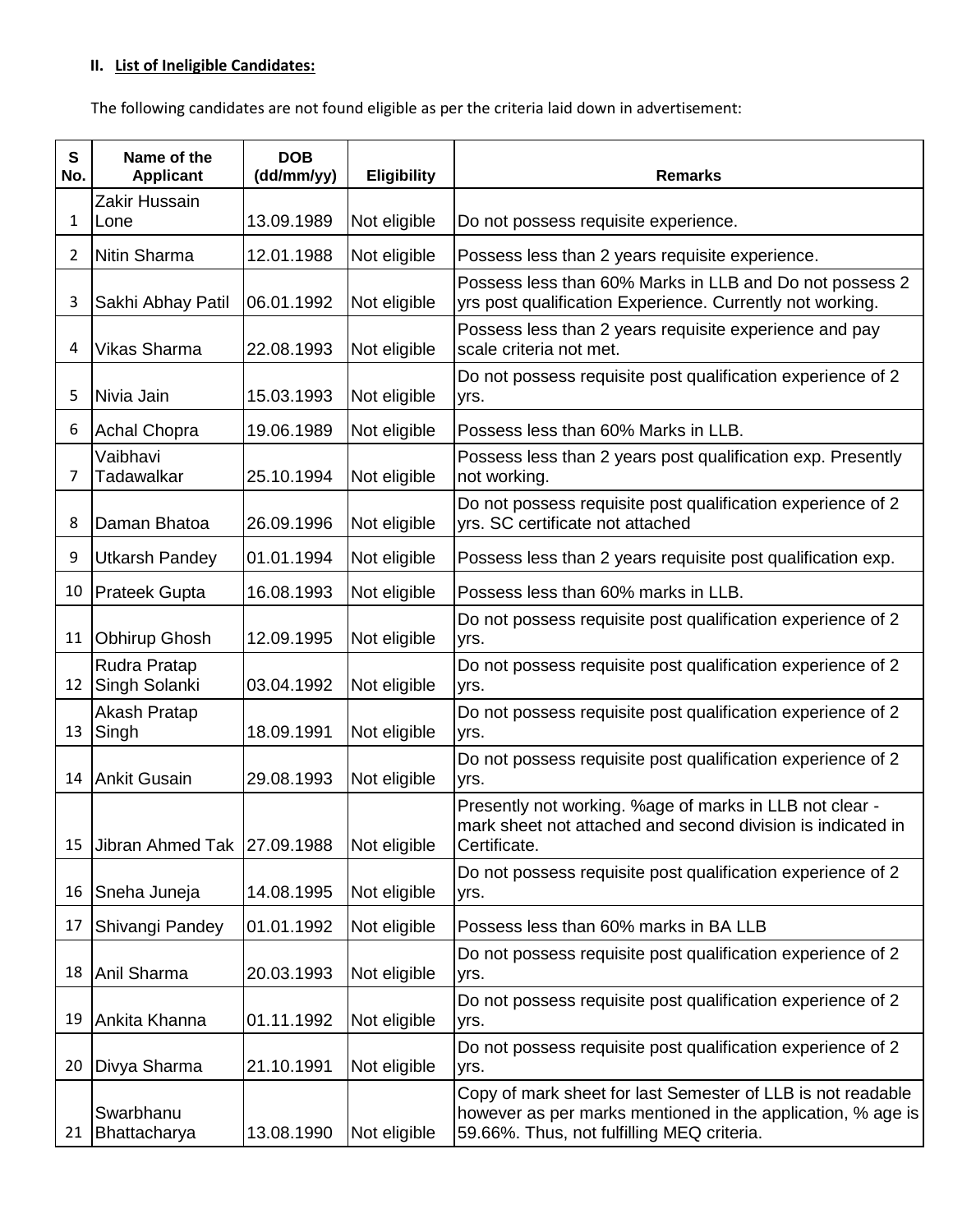| 22 | Saurabh Gaur                     | 27.07.1988 | Not eligible | Presently not working anywhere.                                                                           |  |
|----|----------------------------------|------------|--------------|-----------------------------------------------------------------------------------------------------------|--|
| 23 | Rajesh Kumar<br>Sharma           | 15.01.1973 | Not eligible | Presently not working anywhere. Possess less than 60%<br>marks in LLB.                                    |  |
| 24 | Gauray Shukla                    | 15.03.1991 | Not eligible | Pay scale criteria not met. Do not possess requisite post<br>qualification experience of 2 yrs.           |  |
| 25 | Avi Dhirendra                    | 03.12.1994 | Not eligible | Pay scale criteria not met                                                                                |  |
| 26 | Shephalika                       | 20.02.1994 | Not eligible | Possess less than 2 yrs. post qualification experience                                                    |  |
| 27 | Deeksha Pandey                   | 04.12.1993 | Not eligible | Pay scale criteria not met. Do not possess requisite post<br>qualification experience of 2 yrs.           |  |
| 28 | Indal Singh                      | 22.06.1990 | Not eligible | Do not possess requisite post qualification experience of 2<br>yrs.                                       |  |
| 29 | Malika Nigam                     | 20.03.1991 | Not eligible | Presently working as Legal Consultant                                                                     |  |
| 30 | Tushar<br>Dnyaneshwar<br>Bhelkar | 16.07.1995 | Not eligible | Do not possess requisite post qualification experience of 2<br>yrs.                                       |  |
| 31 | Pranav<br>Subramanyan            | 16.01.1993 | Not eligible | Presently working as Legal Advisor. Do not possess<br>requisite post qualification experience of 2 years. |  |
| 32 | <b>Vishal Rana</b>               | 18.11.1984 | Not eligible | Possess less than 60% marks in LLB.                                                                       |  |
| 33 | Nenavath Ashok<br><b>Naik</b>    | 13.03.1994 | Not eligible | Do not possess requisite post qualification experience of 2<br>yrs.                                       |  |
| 34 | Rajni Gupta                      | 09.10.1988 | Not eligible | Possess less than 60% marks in LLB. Do not possess<br>requisite post qualification experience of 2 yrs.   |  |
| 35 | <b>Bharat Kumar</b><br>Singh     | 27.12.1991 | Not eligible | Do not possess requisite post qualification experience of 2<br>yrs.                                       |  |

Shortlisted candidates for the posts of Deputy Manager/Legal as per table A(I) above are directed to report for the Interview through video conferencing as per the details below:

| <b>Post</b>                    | <b>No. Of Candidates</b> | Date of Interview                                                                  | <b>Time &amp; Venue</b>                                                                                                                                                                                                                           |
|--------------------------------|--------------------------|------------------------------------------------------------------------------------|---------------------------------------------------------------------------------------------------------------------------------------------------------------------------------------------------------------------------------------------------|
| <b>Deputy</b><br>Manager/Legal | 32                       | S. No. 1-16: $26^{th}$ August, 2021<br>S. No. 17-32: 27 <sup>th</sup> August, 2021 | The interview would be conducted<br>through Online Mode. The<br>scheduled time and link for online<br>interview for each candidate will<br>be shared separately one day<br>before the interview date on e-<br>mail IDs of shortlisted candidates. |

**Note- Candidature of shortlisted candidates for interview is purely provisional subject to subsequent verification of all original documents for assessment of final eligibility of selected candidates as per eligibility criteria mentioned in the advertisement for the above said post.**